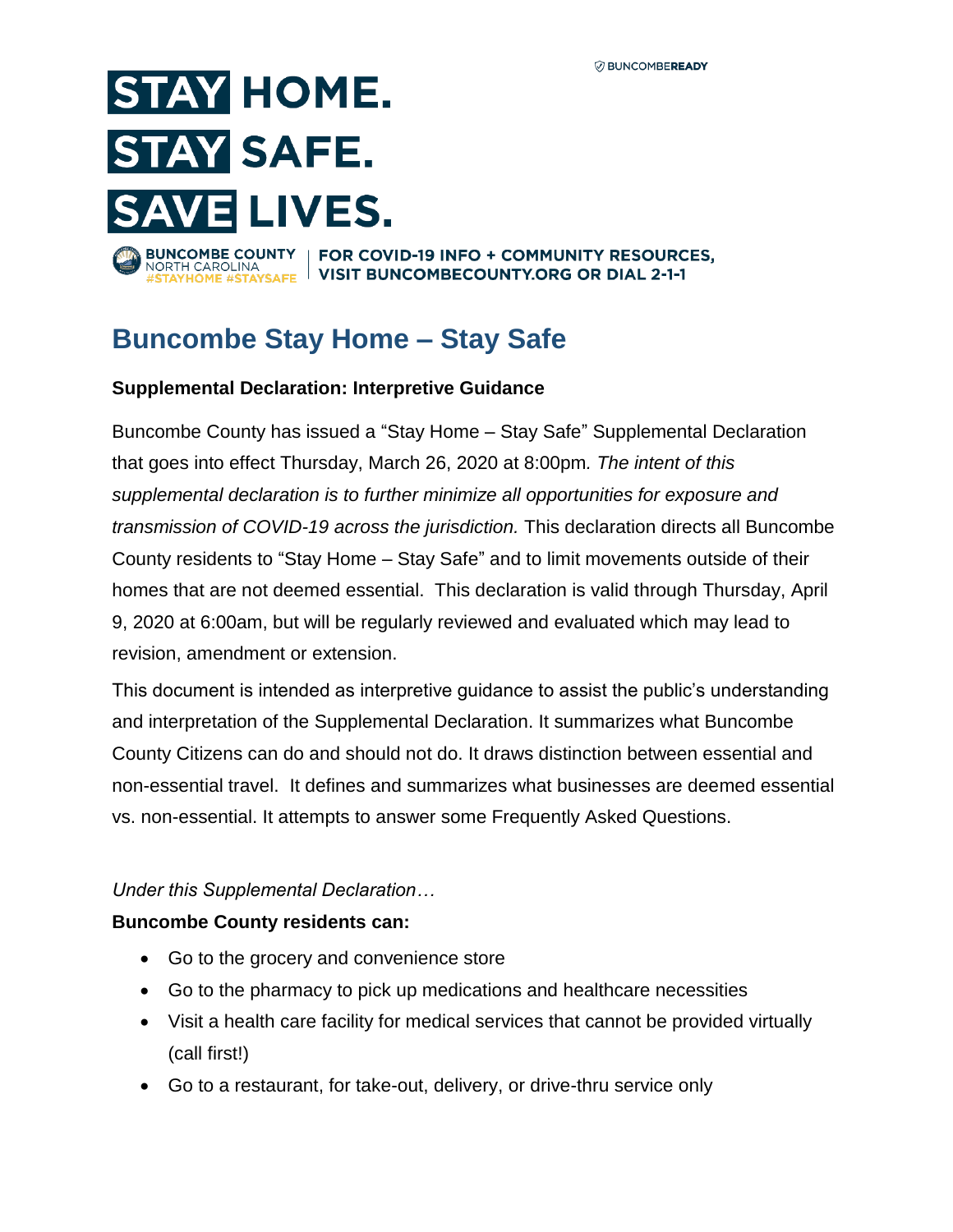- Care for or support a friend, family member, or pet
- Take a walk, ride your bike, hike, jog (as long as social distancing measures are maintained)
- Walk your pets and take them to the veterinarian
- Help others to get necessary supplies
- Receive deliveries from any business that delivers

## **Buncombe County residents should NOT:**

- Go out at all if they are sick
- Go to work, unless providing essential services as defined by this order
- Visit friends and family if there is no specific, urgent need
- Be closer than 6 feet from others if out in public
- Visit loved ones in the hospital, nursing home, skill nursing facilities, or other residential care facilities, except for limited exceptions as provided by the specific facility
- Travel, except for essential travel and activities.
- Engage in door to door solicitation

## **Activities that are considered essential:**

In General, activities that fall under these categories. Further details can be found in the Supplemental Declaration itself.

- For health and safety
- To get necessary supplies and services
- For outdoor activities (walking, hiking, golfing, running, cycling, using greenways)
- For work for essential businesses/operations
- To take care of others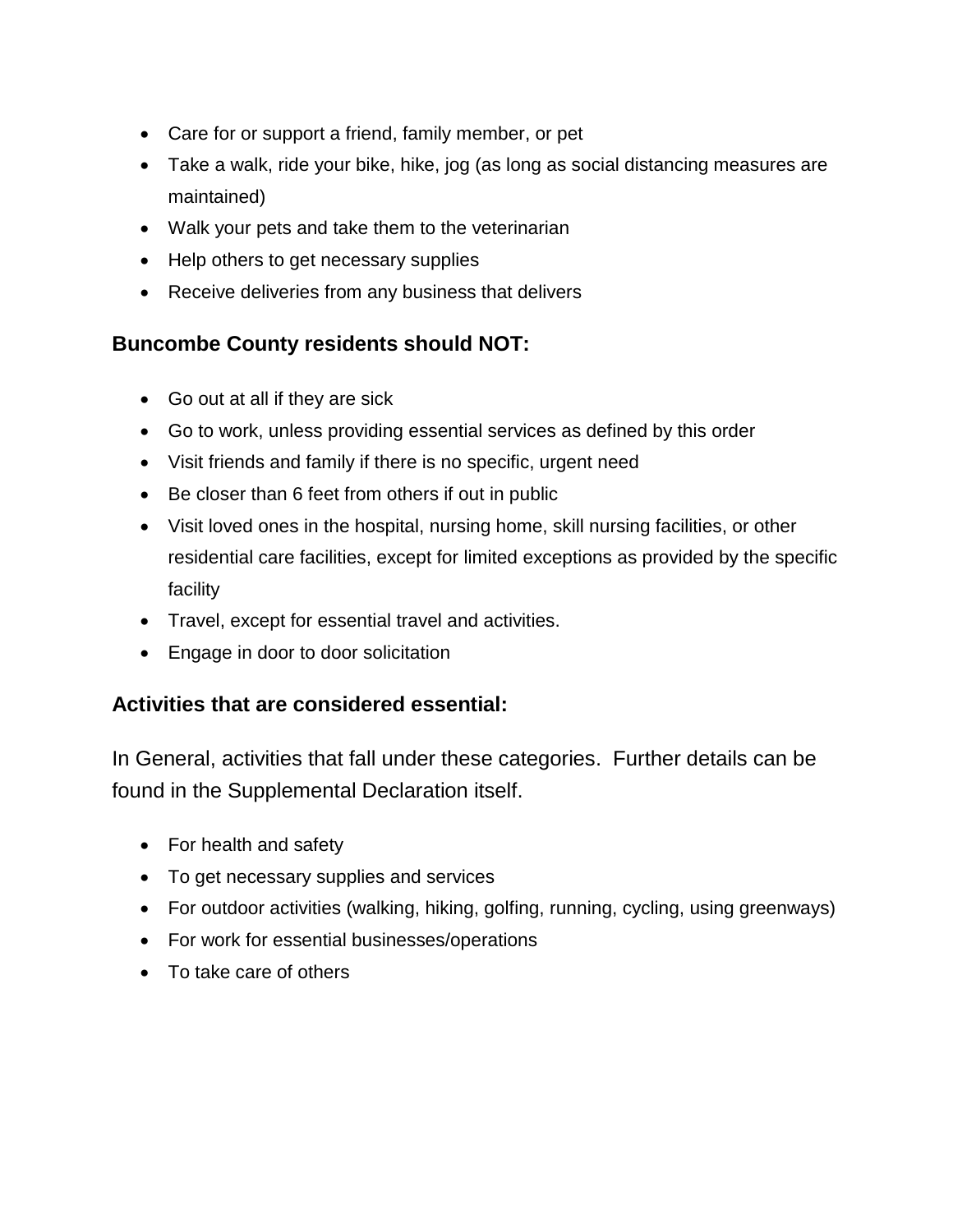## **What is the difference between "Stay Home – Stay Safe" and "Shelter in Place"?**

Under a Stay Home declaration residents can still perform essential services and conduct essential travel. Shelter in Place is a declaration that Buncombe County may use in the future. Shelter in Place only permits Emergency travel and Emergency services, so it is fundamentally more restrictive than a Stay Home order. Buncombe County is not currently planning to enact a Shelter in Place order.

## **I live outside of Buncombe County. How does this affect me?**

If you work in Buncombe County, then your business/employer must comply with this order. You are allowed to travel through Buncombe County and conduct essential activities within Buncombe County and to return home.

#### **What is considered essential travel?**

- Any travel related to the provision of or access to essential activities, essential governmental functions, essential businesses and operations, or minimum basic operations.
- Travel to care for elderly, minors, dependents, persons with disabilities, or other vulnerable persons
- Travel to or from education institutions for purposes of receiving materials for distance learning, for receiving meals, and other related services
- Travel to return to a place of residence from outside the jurisdiction
- Travel required by law enforcement or court order, including to transport children pursuant to a custody agreement
- Travel required for non-residents to return to their place of residence outside the County. Individuals are strongly encouraged to verify that their transportation out of the County remains available and functional prior to commencing such travel

## **Am I allowed to travel?**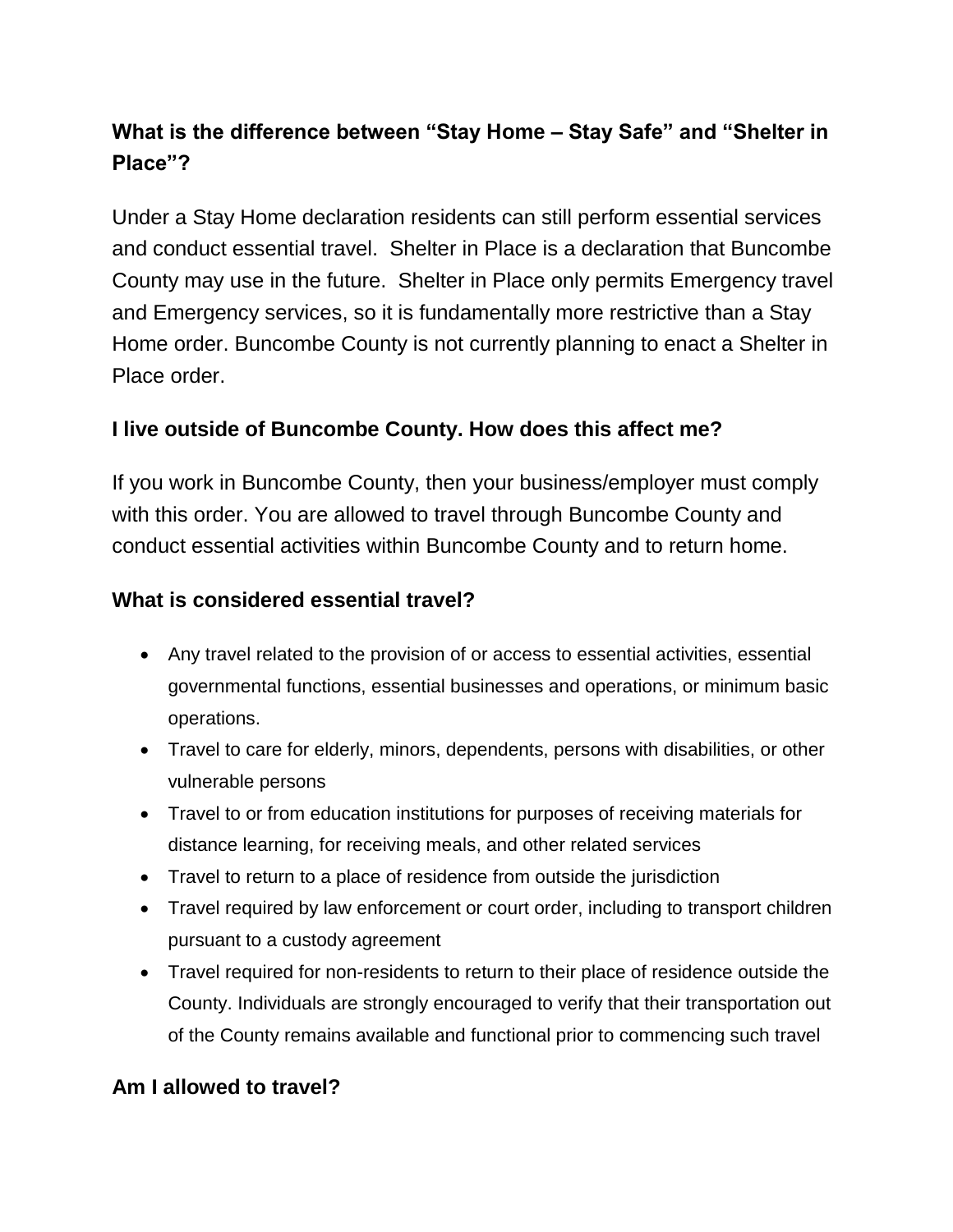You are allowed to travel for purposes of essential business and essential activities

## **Am I allowed to go outside to exercise?**

Yes – but maintain social distancing of at least 6 feet from all others.

## **Enforcement Activities**

## **Can I get arrested for violating this order?**

All Buncombe County Law Enforcement entities will enforce the order through education, dialogue, and seeking voluntary cooperation from all residents and businesses. If voluntary cooperation is not achieved Buncombe County Law Enforcement is equipped to enforce these restrictions through citations or misdemeanor charges. Any person violating any prohibition or restriction imposed by this order shall be guilty of a Class 2 misdemeanor.

## **How do I report a violation of this order?**

Report violations to your Local Law Enforcement Agency via a Nonemergency line.

## **I live in (Woodfin/Black Mountain/Weaverville/Biltmore Forest/Montreat/Asheville) – does this order apply to me?**

Yes – this order applies to all residents within Buncombe County.

#### **Does this order apply to the homeless?**

No – homeless are exempt from this restriction but are urged to find shelter.

## **Guidance on essential services under the supplemental declaration is as follows:**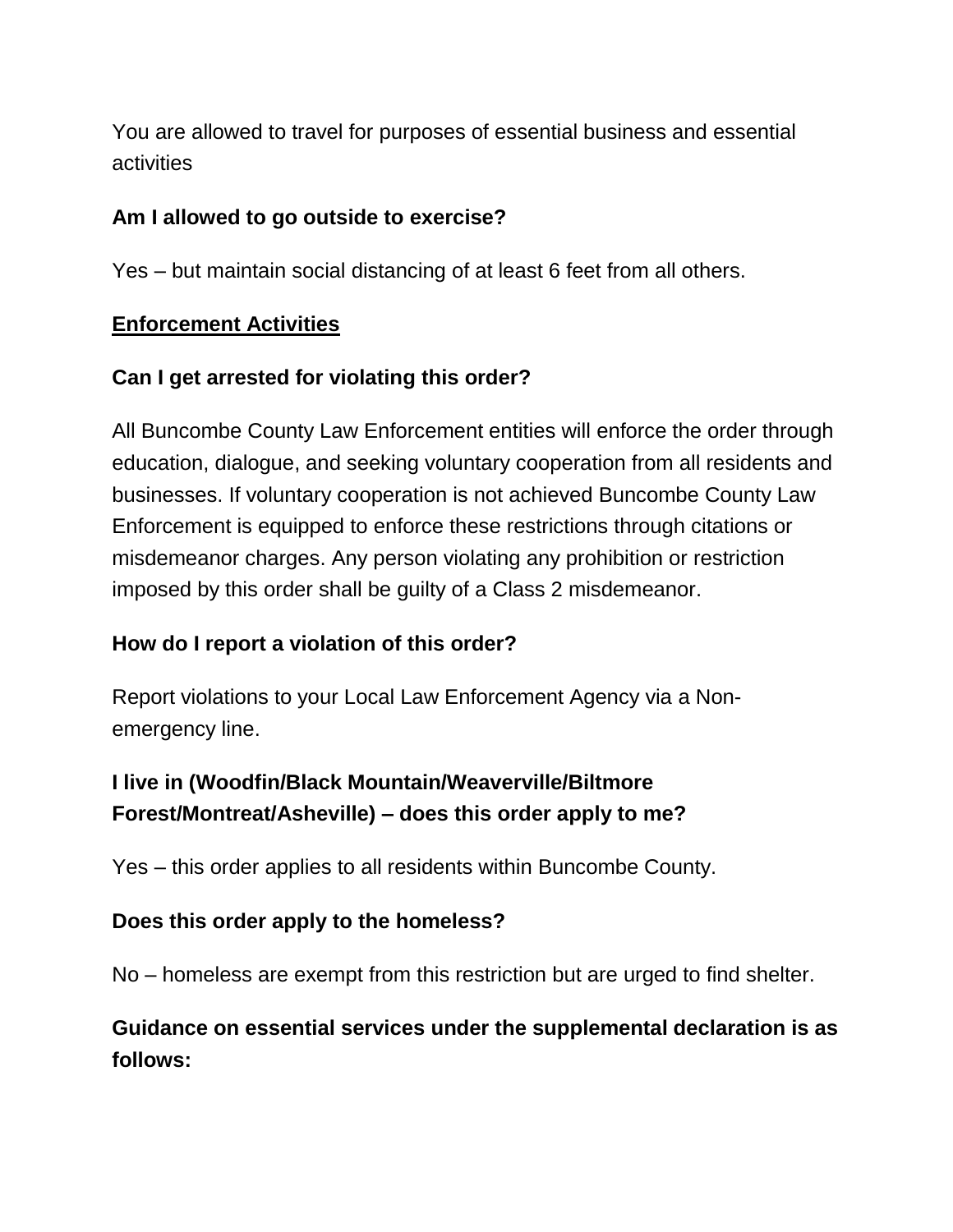Essential businesses or entities, including any for profit or non-profit, regardless of the nature of the service, the function they perform, or its corporate or entity structure, are not subject to these restrictions.

*(Essential Businesses must continue to comply with the guidance and directives for maintaining a clean and safe work environment issued by the Department of Health i.e. social distancing and sanitation practices).*

This guidance is mandated by the Buncombe County Board of Commissioners and applies to each business location individually and is intended to assist businesses in determining whether they are an essential business and steps to request such designation. With respect to business or entities that operate or provide both essential and non-essential services, supplies or support, only those lines and/or business operations that are necessary to support the essential services, supplies, or support are exempt from the restrictions.

For purposes of this supplemental declaration, "Essential Business," means:

## **1. Essential Health Care Operations, Including:**

- research and laboratory services
- hospitals
- walk-in-care health facilities
- emergency veterinary and livestock services
- elder care
- medical wholesale and distribution
- home health care workers or aides for the elderly
- doctor and emergency dental
- nursing homes, or residential health care facilities or congregate care facilities
- medical supplies and equipment manufacturers and providers
- blood drive and blood collection sites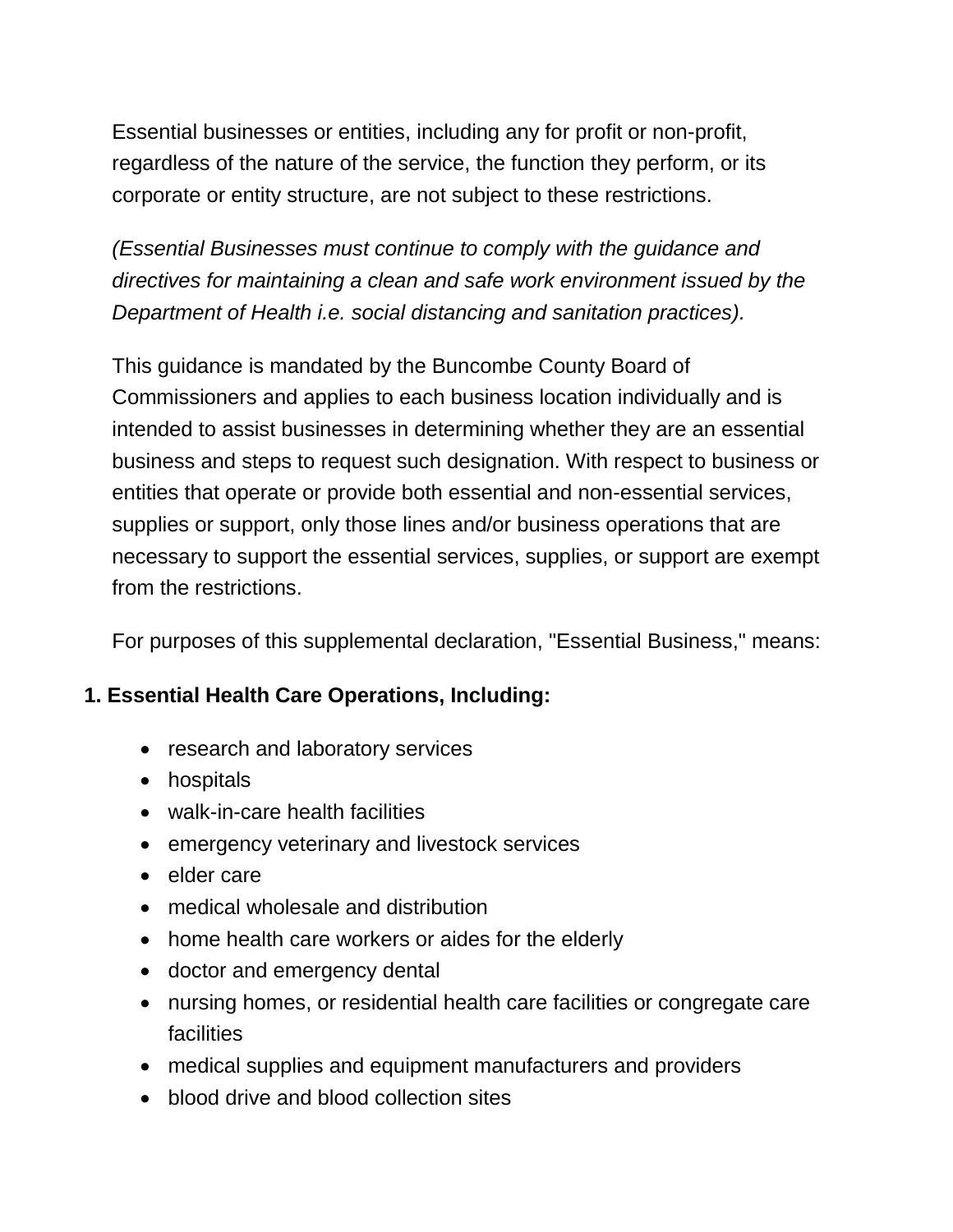## **2. Essential Infrastructure, Including:**

- utilities including power generation, fuel supply and transmission
- public water and wastewater
- telecommunications and data centers
- airports/airlines
- transportation infrastructure such as roads, bus, rail, or for-hire vehicles, garages
- hotels, and places of accommodation, when used Any employees who work for a business or organization deemed essential can stay in any lodging.

## **3. Essential Manufacturing, Including:**

- food processing, manufacturing agents, including all foods and beverages
- chemicals
- medical equipment/instruments
- pharmaceuticals
- sanitary products
- telecommunications
- microelectronics/semi-conductor
- agriculture/farms
- household paper products

#### **4. Essential Retail, Including:**

- grocery stores including all food and beverage stores
- pharmacies
- convenience stores
- farmer's markets
- gas stations
- restaurants/bars (but only for take-out/delivery)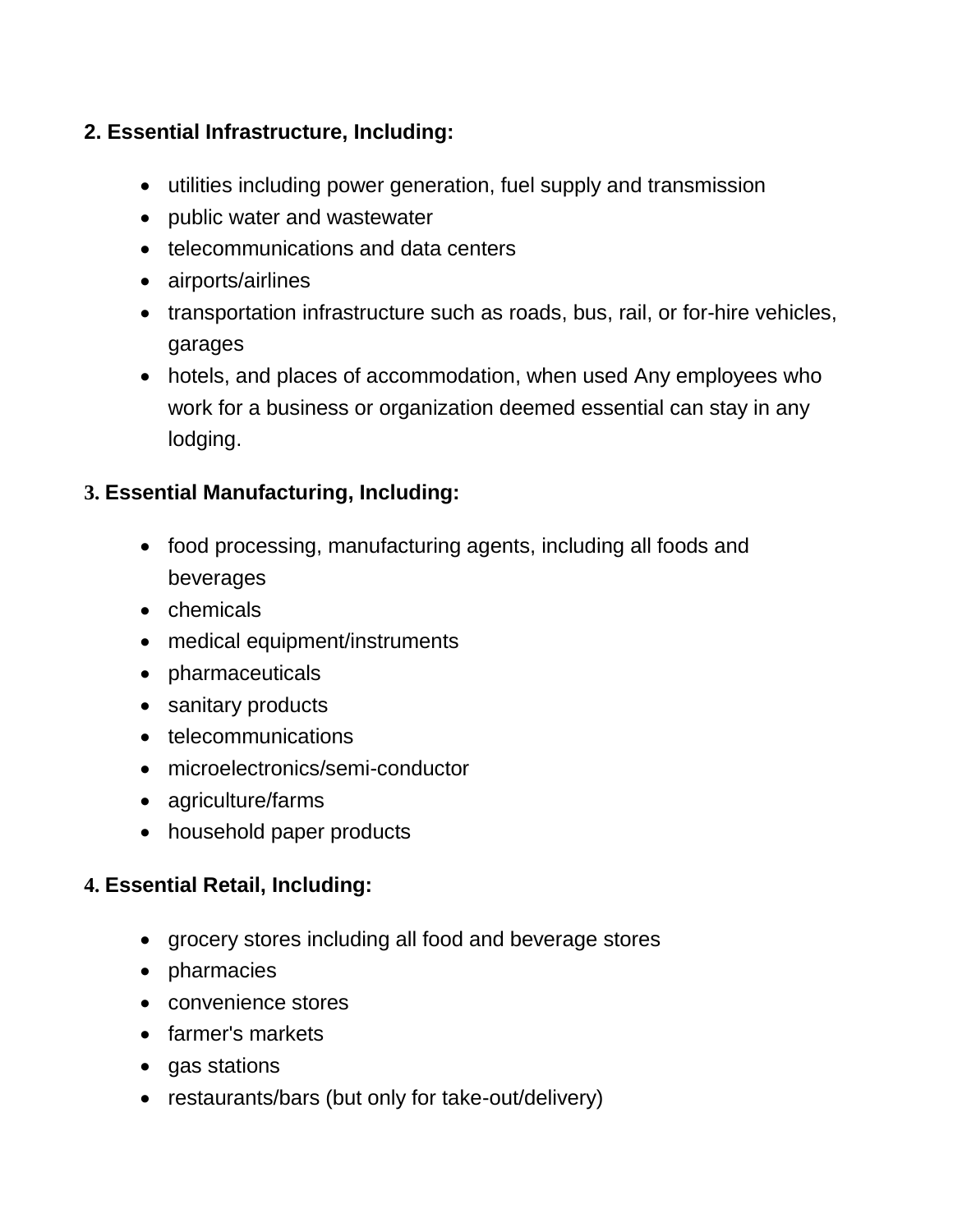- hardware and building material stores
- pawn shops

## **5. Essential Services, Including:**

- trash and recycling collection, processing and disposal
- mail and shipping services
- laundromats
- building cleaning and maintenance
- child care services
- auto repair
- warehouse/distribution and fulfillment
- funeral homes, crematoriums and cemeteries
- storage for essential businesses
- animal shelters

#### **6. News Media**

#### **7. Financial Institutions, Including:**

- banks
- insurance
- payroll
- accounting
- notary public
- services related to financial markets

## **8. Providers of Basic Necessities to Economically Disadvantaged Populations, Including:**

- homeless shelters and congregate care facilities
- food banks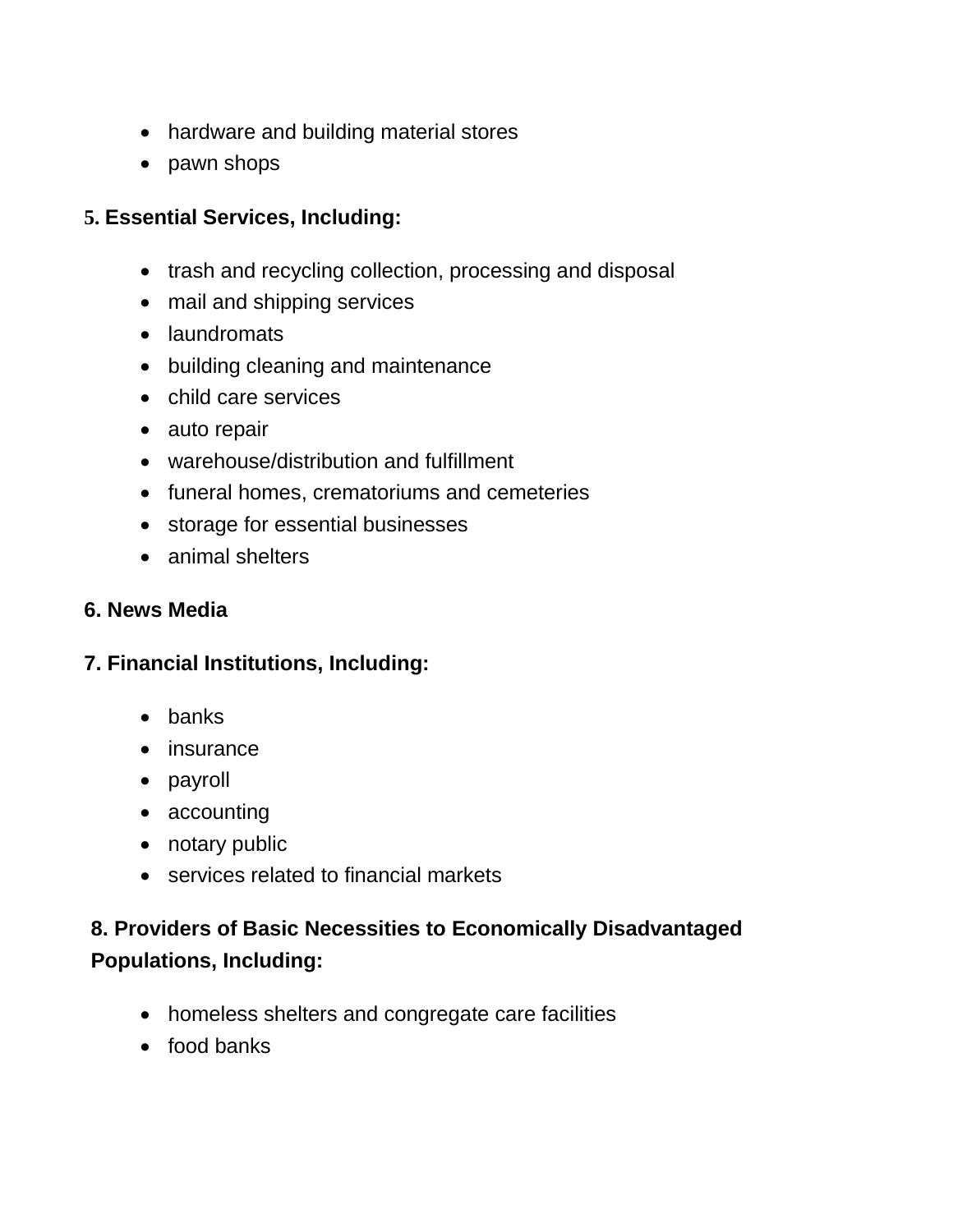human services providers whose function includes the direct care of patients in state-licensed or funded voluntary programs; the care, protection, custody and oversight of individuals both in the community and in state-licensed residential facilities; those operating community shelters and other critical human services agencies providing direct care or support

## **9. Construction, Including:**

- skilled trades such as electricians, plumbers
- other related construction firms and professionals for essential infrastructure, to include public works, roads and bridges, or for emergency repair and safety purposes

## **10. Defense**

 defense and national security-related operations supporting the U.S. Government or a contractor to the US government, to include the Defense Industry Base's (DIB) Essential Critical Infrastructure

# **11. Essential Services Necessary to Maintain the Safety, Sanitation and Essential Operations of Residences or Other Essential Businesses, Including:**

- law enforcement
- fire prevention and response
- building code enforcement
- security
- emergency management and response
- building cleaners or janitors
- general maintenance whether employed by the entity directly or a vendor
- automotive repair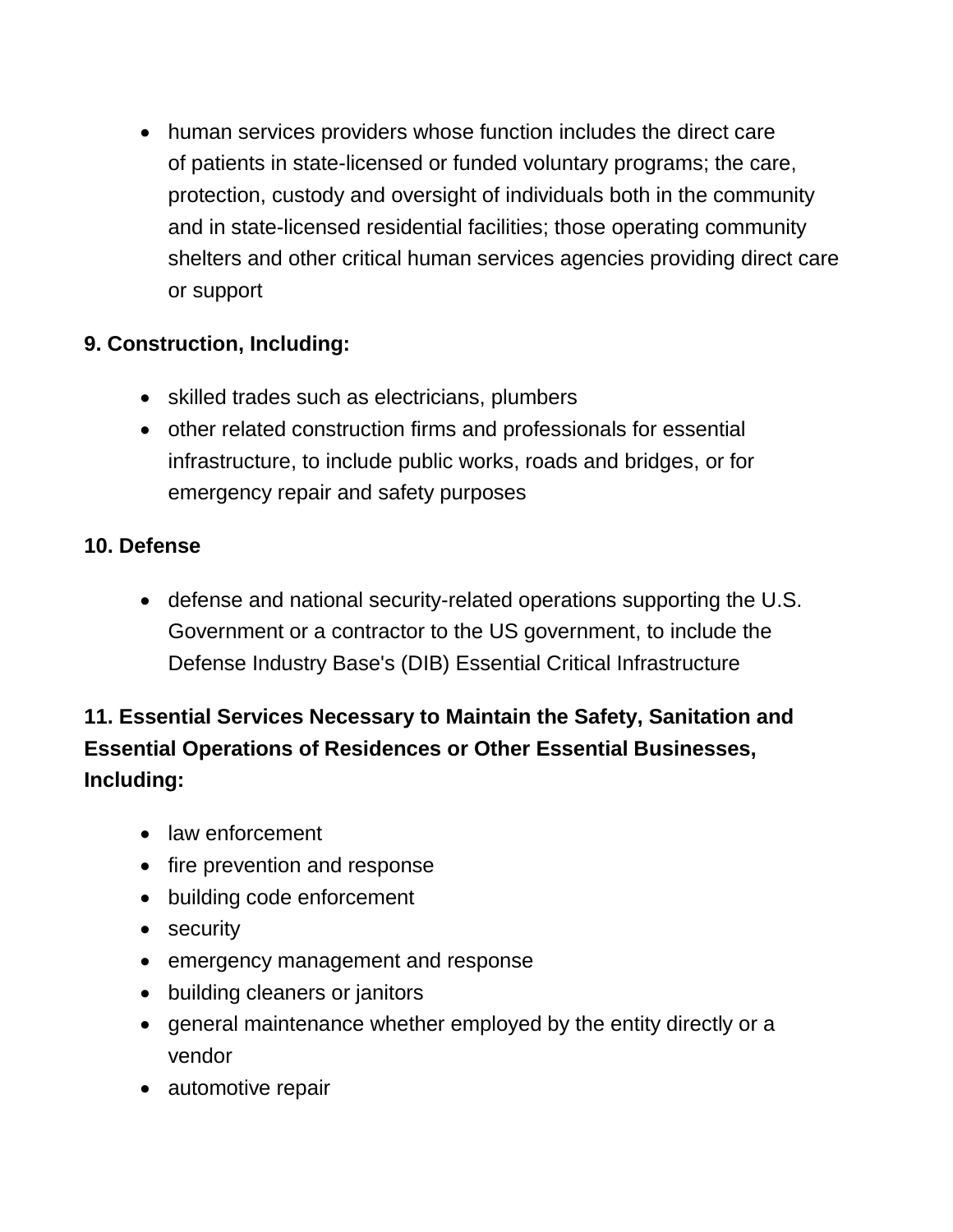**•** disinfection

## **12. Vendors that Provide Essential Services or Products, Including Logistics and Technology Support, Child Care and Services:**

- logistics
- technology support for online services
- child care programs and services
- government owned or leased buildings
- essential government services